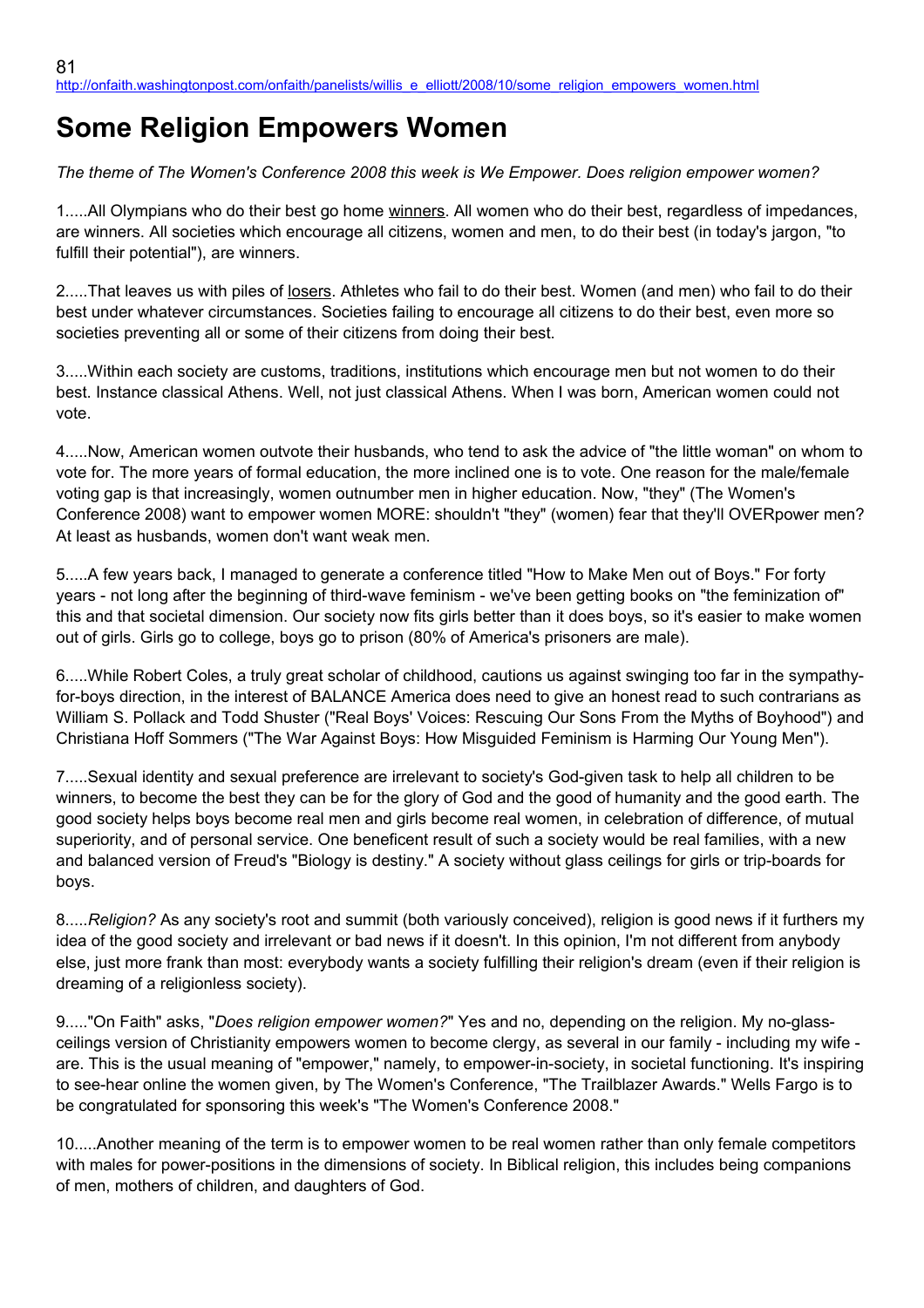11.....Finally, a third meaning. Good religion empowers each woman to be the particular "purpose-driven" self God intends her to be. The subtitle of Rick Warren's " blockbuster "The Purpose Driven Life" is "What on earth am I here for?" It should be a lifelong self-examining, world-examining question for everybody. Women who live this question are inwardly strong, leaning into the winds.

**BY WILLIS E. ELLIOTT | OCTOBER 24, 2008; 3:35 PM ETSAVE & SHARE:** -f G SB  $\mathbf{b}$ **PREVIOUS: [FAITH-BASED FEMINISM: THE MOST POWERFUL MODEL](http://onfaith.washingtonpost.com/onfaith/panelists/daisy_khan/2008/10/faith-based_feminism_the_most.html) | NEXT: [BEING TRUE TO GOD'S CALL \(NOT MAN'S\)](http://onfaith.washingtonpost.com/onfaith/panelists/m_cathleen_kaveny/2008/10/being_true_to_gods_call_not_ma.html)**

**Comments Please report offensive comments below.**

"1.....All Olympians who do their best go home winners. All women who do their best, regardless of impedances, are winners. All societies which encourage all citizens, women and men, to do their best (in today's jargon, "to fulfill their potential"), are winners.

"2.....That leaves us with piles of losers. Athletes who fail to do their best. Women (and men) who fail to do their best under whatever circumstances. Societies failing to encourage all citizens to do their best,"

Hey, it wasn't exactly Bose surround-sound, but while I was being a 'loser' I could put you together a half-decentsounding rack system out of trashpick with whatever 'impedance' you liked, four ohm, eight ohm,

Sorry if it wasn't 'my best,' yo. :)

"shouldn't "they" (women) fear that they'll OVERpower men?"

Never you worry, when that's a problem, we'll let you know. If you have to ask, it's too late, anyway, and you won't 'fix' it by knocking people down.

"At least as husbands, women don't want weak men."

Weak men hiding behind a sense of entitlement and thinking they're made stronger by so doing, Reverend, are \*not\* stronger men. Just more dangerous ones.

Strong men, (And I do insist on it, that's why I swore off Christians, actually) \*just get it. \* They don't hide behind a Command From The Ultimate Vicarious Alpha Male....

They just \*get it.\*

Don't blame women, blame the fact that \*men\* somehow got their own dominance contests with each other and over 'shrewish sinful women' confused with what \*actually makes a strong man.\*

I mean, you wonder about failure of 'role models' what do you expect when you offer \*as\* role models, only maniacs hopped up on steroids, money, violence, or religion, in various combinations, and treat the prospect of your kid watching a Jimmy Stewart movie or caring about his appearance like you may as well be cutting his stones off and donating them to PFLAG. :)

That's not 'strength,' and it's not anything women are taking away.

Especially not by taking up the slack when you'd rather bluster and whine about everyone in the world not bowing to your entitled male power and threatenedness.